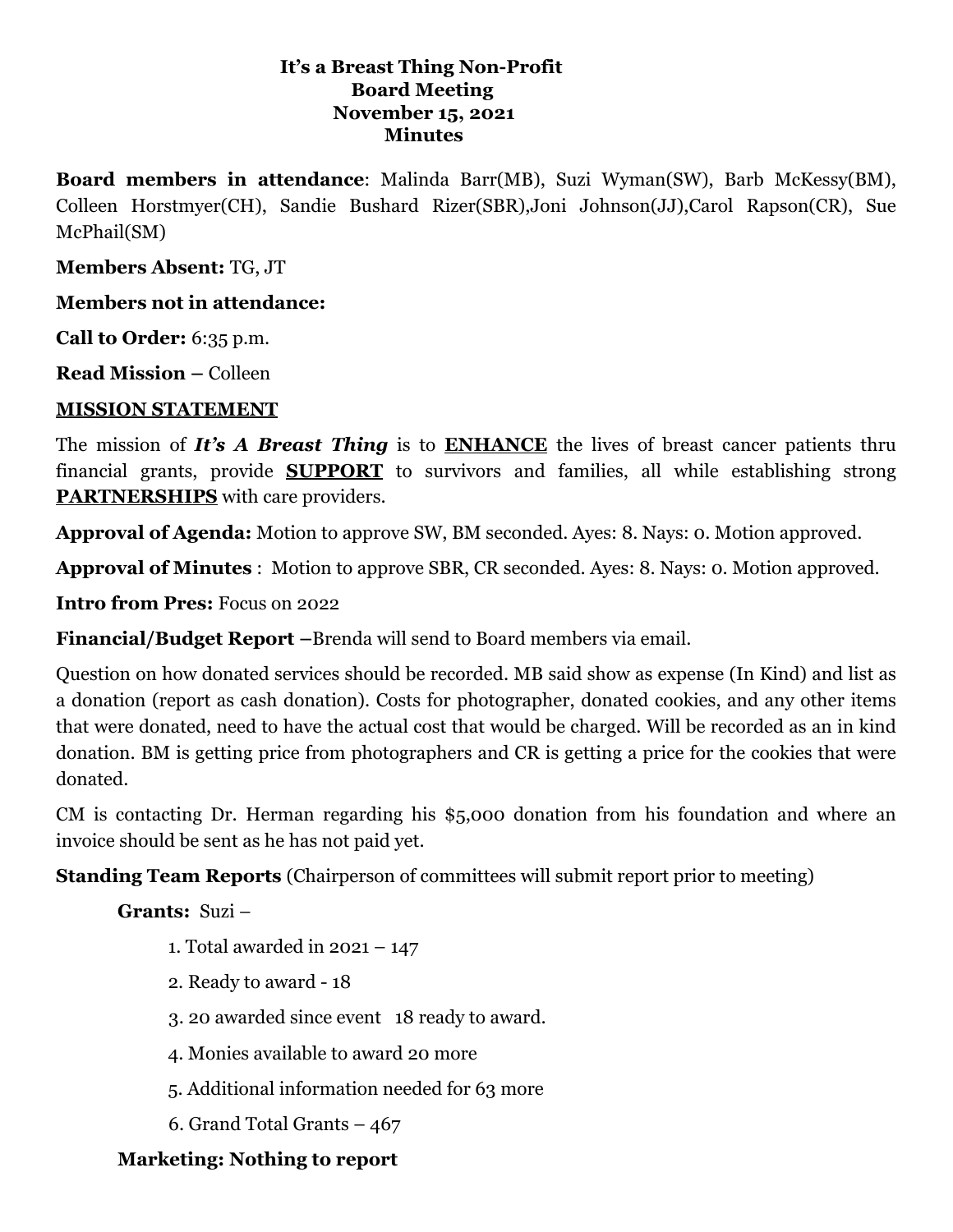## **OUTREACH -** Joni

• **Michigan Dept. of Human Services** –

SW,Irene and Cathy had a Zoom meeting with 3 Executive Directors from MDHH.

MHDD will work with IBT to share information throughout the extended counties about IBT. Email has been sent out and Joni forwarded to all Board Members.

- **SMG Senior Group** In December JT & JJ are meeting with Sparrow Medical Group.
- **Thank You** OUTREACH –The Board would like to thank all of the OUTREACH Committee for the amazing job they have done throughout the year. You all show such dedication, compassion and commitment to IBT and to all you come in contact with.JT sent email regarding #SmallActs regarding holiday giving to IBT & #SmallActs. Four calendar girls are interested in joining OUTREACH.

# **Old Business**

SBR is working on the Board Manuals so all of them will have the same content which is not the case now. A total of 14 manuals will be done with each Board Member having their own. Manuals will include removable pages. Bylaws will remain the same, there may be addendums or amendments. Included will be Board Members conduct and expectations, how to add or remove a Board Member, attendance for meetings and events for IBT. JJ commented there is 100% attendance at OUTREACH meetings, etc.

There will be a Letter of Introduction for anyone wanting to become a Board Member and what can new members bring to IBT. (Time, Treasure, Talent).

MB wants tabs added in the manual for the agenda, minutes, Board Meetings, notes, non profit number, names, addresses and phone numbers for Board Members

MB would like the manual in Google Docs and not on a thumb drive.

Most members are not familiar with Google Docs, so MB suggested that JT train us so we can all utilize it.

# **New Business**

Cathy is doing a list of calendar girls.

MB wants OUTREACH to work on a plan, mission, of what is happening in 2022. Focus on fundraising and not so much on soliciting for grants.

#SmallActs has all the gift cards needed for February. OUTREACH wants to replace the hand sanitizers as their give away. MB suggested a micro- fiber cleaning cloth for glasses as this would be less expensive, longer shelf life and useful.

Joni says she has to watch her punctuation because of the teachers in OUTREACH.

MB wants a tab added for agendas, minutes, notes, name, address, phone numbers for Board Members, Non profit number 501© 3 number. Use google docs instead of a thumb drive.